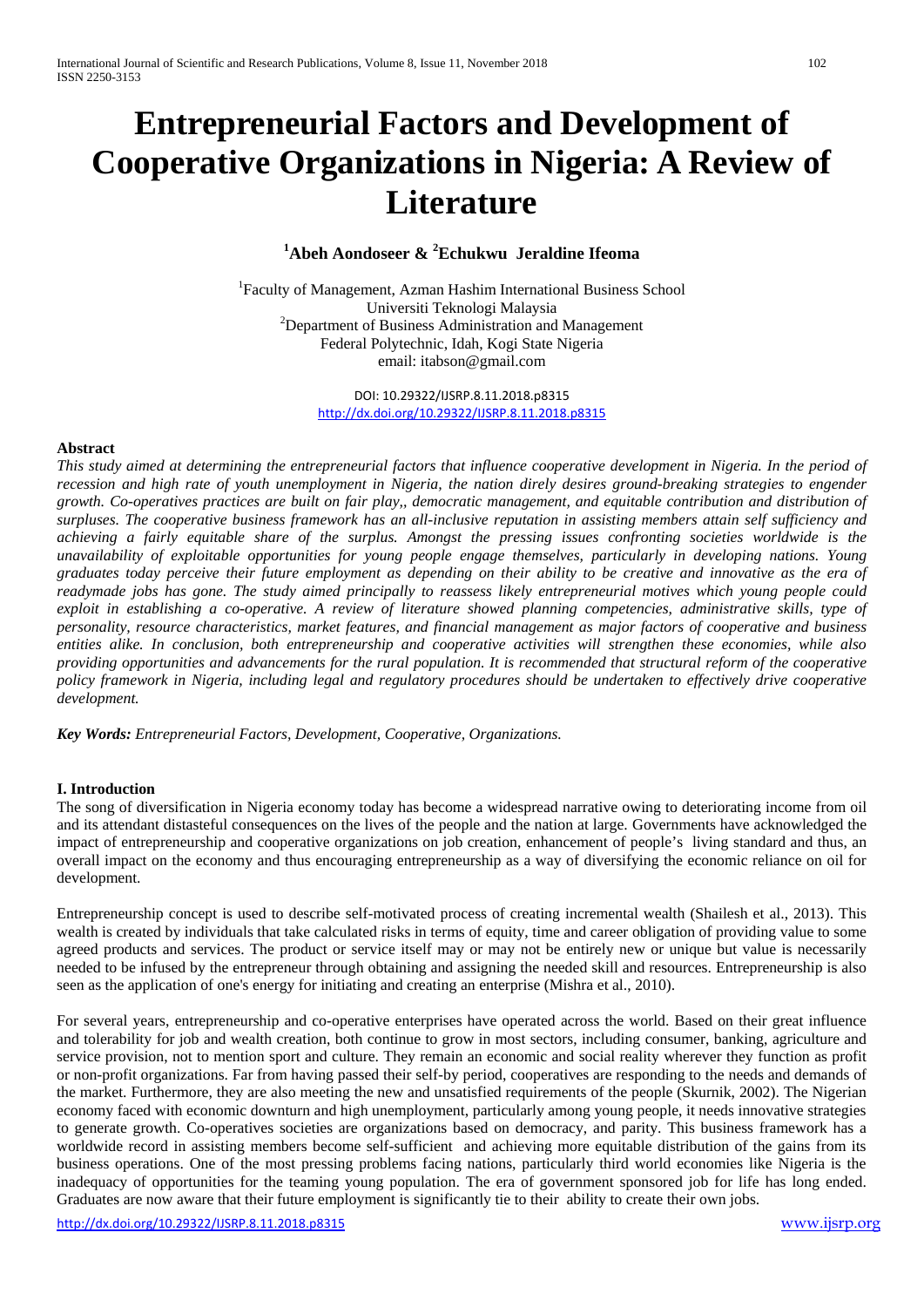To set up a co-operative venture, entrepreneurs require a number of distinct characteristics which other entrepreneurs tend to possess naturally or develop by engaging in business operations. For example, most entrepreneurs demonstrate strength of mind, a capacity to recreate and innovate and think outside the box, enthusiasm to take risks, and good communication skills to promote their ideas to others. Owing to the exceptional characteristics of entrepreneurs, members of cooperative societies also require a few definite traits and attributes to be able to create and manage these types of business organizations and operate them successfully. Co-operative entrepreneurship becomes possible when there is a group of like-minded individuals who have a need that is not being met by other business organizations. For a more successful cooperative organizations, individuals member entrepreneurs are expected to work as team and not in seclusion.

#### **II. Literature Review**

### **Entrepreneurial Factors**

Critical entrepreneurship success factors can be in the form of activities, events, circumstances or conditions that require special attention of entrepreneurs. According to Kee (2012), all these factors can influence entrepreneurship success in either positive or negative ways, therefore they provide a comprehensive approach that critically focus on clarifying assumptions to induce the flexibility that are neutral and aid divergent thought. Bolton & Green (2012) assert that entrepreneurship factors can be a processes, benchmarks, or components of a business to ensure the profitability and remain competitive in the market place. However, Olatomide & Omowunmi (2015) contend that entrepreneurship factors, which also known as key success factor for entrepreneurs are complex and multifaceted because most of the research revealed contradictory or inconclusive findings on their outcomes. A number of these factors as identified by several authors include:

#### *Attitudinal and Perceptual factors*

Johnson et al (2011) assert that attitudinal factor and perception comprising of perceived desirability feasibility has significant in influence on a person's propensity level to sustainable entrepreneurial engagement. Though his study only examined the direct impact of normative, perceptual and attitudinal factors on propensity to sustainable entrepreneurship, Johnson et al observed that behavioural objective or tendency is a complex process which could follow through several stages. In the same vein, Cambra-Fierro, Hart and Polo-Redondo (2008) proposed variables appropriate for sustainable entrepreneurship which include among others: legal context, leader's personal values, socio-cultural background, market demands, ownership structure and the nature of industrial characteristics.

#### *Firm Sector, Size, Ownership, and Innovative Orientation*

The sector a firm belong, the size of the firm, ownership structure, and degree of innovative orientation determines the extent to which sustainable entrepreneurship behaviour is exhibited. Uhlaner, Brent and Jeurisse (2010) opined that larger firms, firms from more tangible products sectors, family owned firms, and firms with a more innovative orientation have more inclination towards manifesting sustainable entrepreneurship behaviours. This is without prejudice to other dimensions of sustainable entrepreneurship such as employees (individuals in the firm), suppliers and clients (direct stakeholders) and the larger society. These views are in consonance with the resource-based approach of large firms, which perceive large firms as having more manpower and financial stability (Naqvi, 2011). Large firms are more exposed to the public, and any attempt to exhibit irresponsible behaviours will undermine their survival and reputation. Responsiveness of family firms towards community related developmental activities and avoidance of actions that are detrimental to peaceful co-existence (e.g. polluting the environment) is a direct consequence of closeness to the local community and willingness to share their prosperity (Oyeku et al 2014; Baron & Markman, 2003).

#### *Personality, Management skills, Environmental and Motivation factors*

The key performance indices and extent of growth of an organisation are measures of business success. Triggering factors (for example personality and motivation) that propels entrepreneurs into putting on thinking cap on one hand and successful factors such as management skills, and educational levels, both formal and informal, on the other hand are crucial to entrepreneurial success (Frese, Brantjes & Hoorn, 2002). Dionco-Adetayo therefore, established that motivating factors and personality characteristics are positively related in a significant manner. He also established that there is a significant positive relationship between motivating factors and management skills and abilities, level of education, environmental forces, and entrepreneurial success. Pritchett, Thimany & Seitzinger (2002) emphasised customer services expertise and past experience of the manager as being vital to entrepreneurial sustainability and success.

#### **Cooperative organizations**

Co-operatives organisations come in a number of forms but attempts have been made to produce a commonly agreed position on the definition and set of values and principles to harmonise co-operatives world over. The International Co-operative Alliance (ICA), a globally recognised federation of co-operative organizations, describe co-operatives as independent associations of persons united voluntarily to meet their ordinary economic, social, and cultural needs and aspirations through a jointly owned and democratically managed enterprise.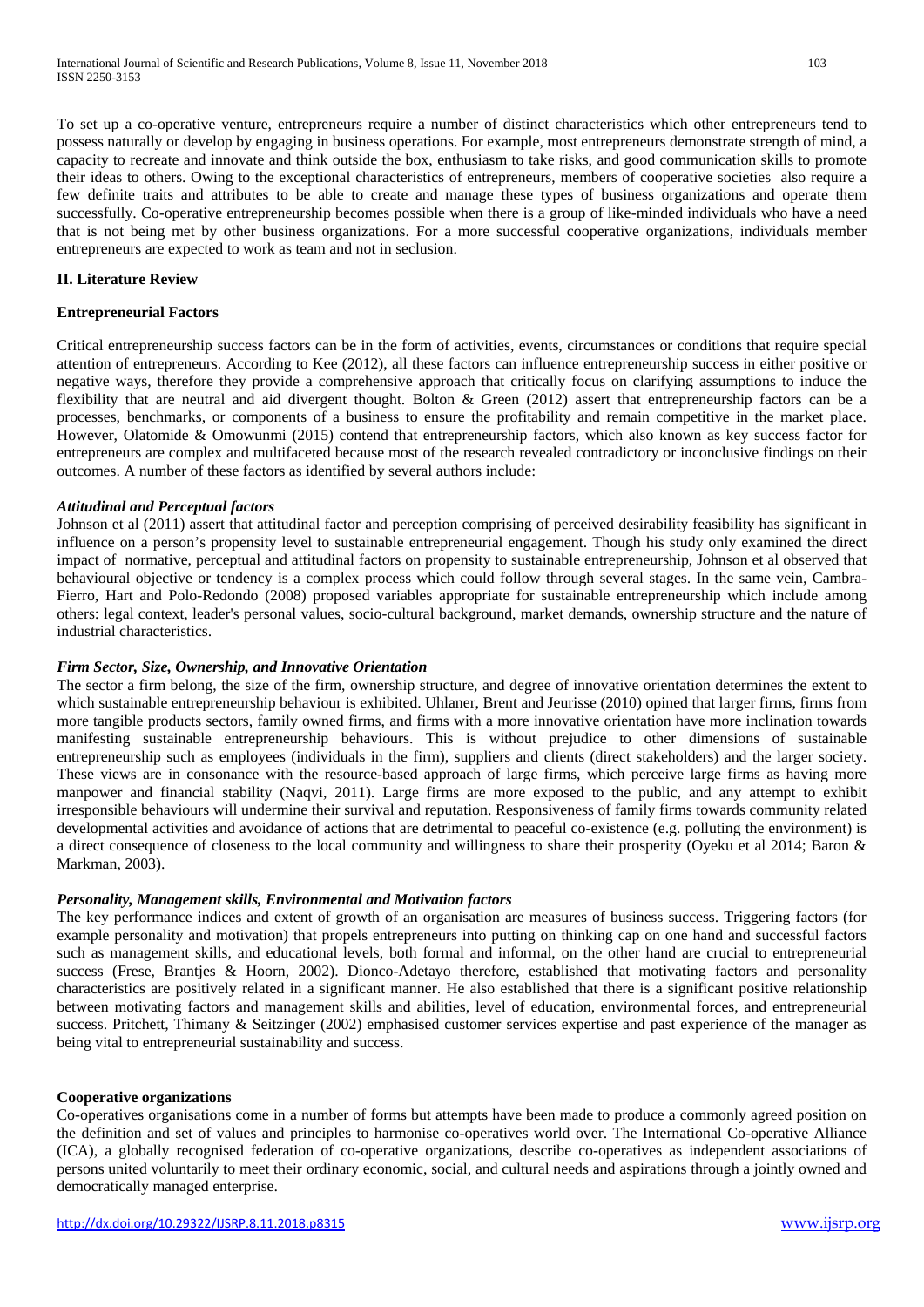To supplement the foretasted definition of cooperatives, a set of recognised values and principles was also produced in observance with ideas that motivated the original founders of the co-operative movement in the nineteenth century. These set of values include democracy, equity, equality, solidarity, self-responsibility and self-help. These are central to the purpose of a cooperative and these values are workable through the application of seven principles, namely:

- *1. Voluntary and open membership:* Co-operatives organizations' membership are voluntary. This implies that they are open to all persons capable of joining and utilisig their services and also prepared to willingly accept the responsibilities of membership, devoid of discrimination in gender, social status, race, political affiliation or religious belief.
- *2. Democratic member control:* Co-operatives organizations are managed through a democratic process that involve all members, who actively or through representation, participate in formulating policies and deciding on matters relating to the cooperative affairs. Men and women elected as representatives are responsible and accountable to the membership. In demonstration of the democratic principle, primary co-operatives members have equal voting rights; one man, one vote, and co-operatives institutions at other levels are also structured in a democratic manner.
- *3. Member economic participation*: Cooperative members contribute equitably to, and democratically control, the capital of their cooperative organisation. This is because part of that contributed capital is usually the common property of the members of cooperative. Members are usually allowed to receive as compensation, limited sums, if any, on capital subscribed as a condition of holding membership. Cooperatives allocate surpluses for any of the five reasons:
	- $\checkmark$  developing the co-operative,
	- setting up reserves,
	- part of which at least would be indivisible;
	- $\checkmark$  benefit to members proportionate to their transactions with the co-operative;
	- providing support in other activities as approved by the membership.
- *4. Autonomy and independence:* Co-operatives are self help organisations owned and managed independently by their members. If they are involved in any contractual agreements with other organisations, including governments, or recapitalisation from external sources, they are under obligation to comply with the terms that ensure democratic management by their members and maintain their cooperative independence/ autonomy.
- *5. Education, training and information:* Education and training are provided by co-operatives organisations to their members, elected representatives, cooperative managers and cooperative employees for effective contribution to the development of the co-operative organizations. One of the focus of the training is to educate cooperative members and the general public, particularly young people and opinion leaders, about the character and importance of co-operation.
- *6. Cooperation among cooperative organisations:* Cooperative organisations provide for their members most effectively and support the cooperative agenda by working together through local, regional, national and international structures for greater opportunities in cooperative development.

*7. Concern for the community***:** Cooperative organisations work for the sustainable development of their societies through the approved policies or cooperatives by cooperative members.

Cooperative organizations are unique and strategic business models which fit comfortably into existing organisational paradigms. This is due to their dual function or relationship of dual benefits in which they simultaneously serve both an economic and a social purpose. As noted by Levi and Davis (2008), co-operative enterprises are the unconventional economics entities; too socially focused for mainstream economics and business, but too economically focused for the non-profit or  $3<sup>rd</sup>$  sector. The dual function of the co-operative is mirrored by the dual role of its members who are both owner-investors and patrons (e.g. customers-suppliers). Nilsson (2001) points to the tensions that this dual role can generate and the impacts that this can have on the management of the co-op. Where they place more importance on their patronage role the co-operative will tend to operate in a traditional manner. This type I traditional cooperative encounters only minor property rights problems, and is an effective counter to market failures. Ownership or shareholder rights are of much less concern to members than their ability to receive the benefits that accrue from patronage.

The main goal of a cooperative organisation is to provide satisfactory reward to members by engaging in economic activities or intervening in the market environment to close the demand gap (Zeul & Cropp, 2004). Members' benefits can be described in economic, social, and psychological context. For example, a cooperative may be poised to provide food produce at low cost for its members, as well as support social initiatives in the members' environment. Many cooperatives also seek to achieve environmental objectives at the demand of their members such as the growing number of renewable energy co-operatives. This focus on providing maximum benefits of various sorts to members contrasts with the focus in the business-for -profit model of enterprise where shareholder benefits are defined exclusively in economic terms. Co-operative's members, be they consumers, workers, or producers, are the owners of the business as well as the users of the goods and services offered. The members assume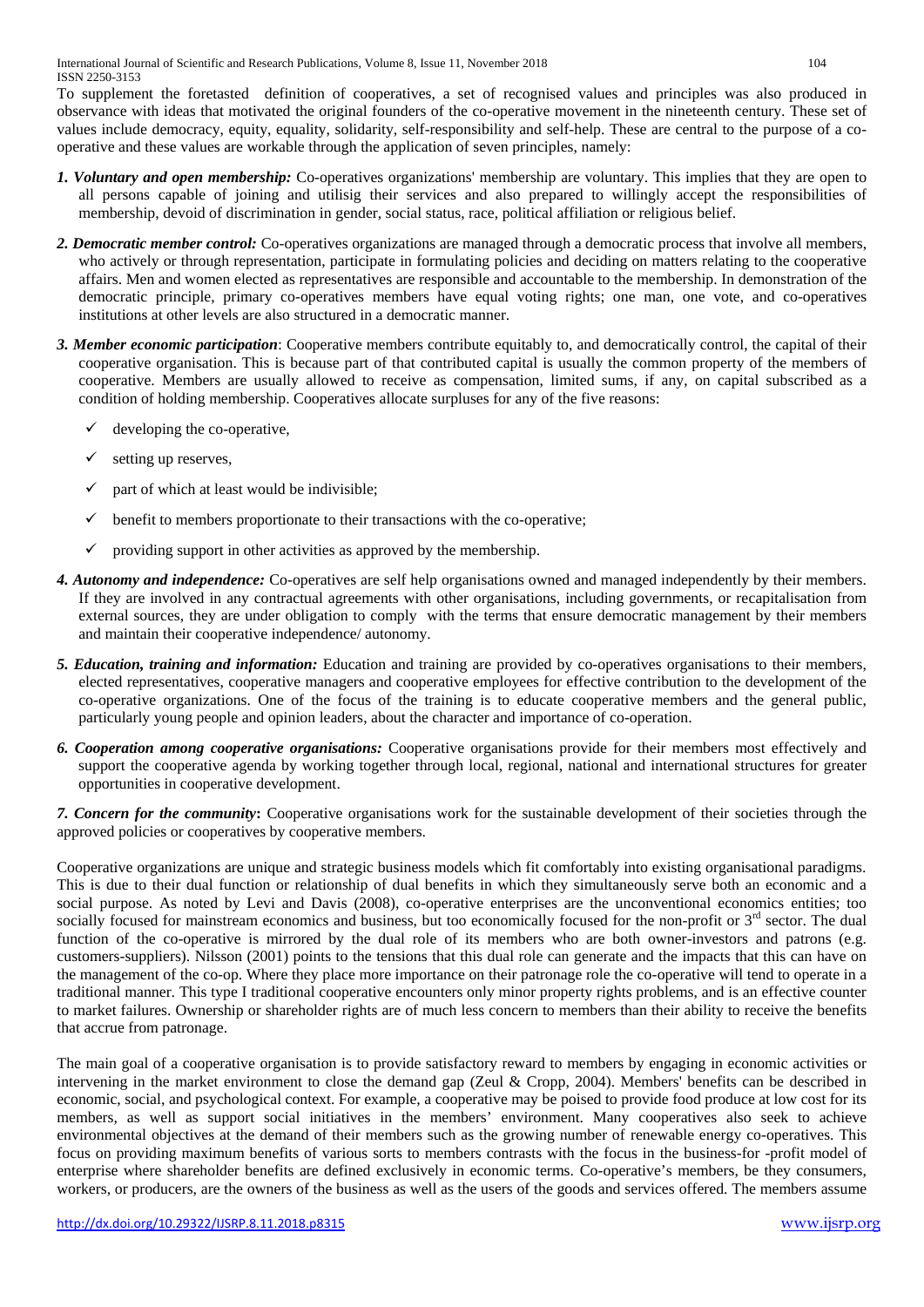total responsibility for the success and failure of the cooperative but are entitled to appropriate share of the rewards generated. Member ownership ensures that cooperatives are directed towards meeting the needs of members. It is absolutely important that founders and members of a cooperative societies understand the rights, roles and responsibilities that ownership of a business entails.

### **Entrepreneurship factors and development of cooperative organizations**

Several factors significantly contribute to the success of an operation; a review of current literature shows that management planning and administrative skills, resource characteristics, type of personality and tendencies, product/service mix, market characteristics as well as financial management are major drivers of success for both business and cooperative entities. This part of the paper will dwell on these factors and the supporting studies. While some differences may exist between entrepreneurial and cooperative enterprises, some of the principles are alike and can be applied for both operations and sectors.

#### *Planning/Administrative Skills*

Keeping records, setting clear goals and business planning are commonly found in any good organization and are typically factors that lead to success in entrepreneurship and cooperative businesses (Yeboah, Owens, & Bynum, 2011). Administrative capacities largely affect the day-to-day operations of a business and are the means by which success can be achieved. In a study analyzing ethnic minority entrepreneurs' management skills were identified as the leading key to success of the enterprises researched (Ekanem & Wyer, 2007). Though extremely essential, management capacities are not always recognized for their importance in the overall success of cooperatives. Several cooperatives failed and obviously did not completely understand their lack of managerial abilities that are crucial ingredients for success. Essentially, such cooperative organizations that can learn to develop appropriate managerial skills and strategies, while at the same time learning from previous mistakes, are those who will find success in their businesses (Ekanem & Wyer, 2007). Management strategies abound that business and cooperative organisation operators can apply to smooth the progress of their operations while also mitigating risk; some of these include the forward contracting of resource inputs, distributing sales throughout the year, taking part in government programmes and insurance policies, and expanding products/services lines (Mishra, El-Osta, & Johnson, 1999). With sufficient understanding of all the parameters of one's business operations, as well as identifying areas of weakness and probable problems is important. For example, Titus (2004) research suggests a careful and consistent assessment of company inputs and products demanded by customers is a crucial part to business sustenance and success. Several businesses do not have an understandable vision of their own strengths, weaknesses, and industry attractiveness that can enhance their operations for success (Hax & Majluf, 1983) and also lack a true understanding of their consumer/member demand (Meyer & Schwager, 2007). These factors can lead to misplaced opportunities and ultimately business failure if not corrected appropriately.

Managing business growth is an important administrative skill that is also key to the success of businesses operations (Lussier, 1996). Having sufficient physical and human capital to support growth is just as important as having sufficient capital when starting the new enterprise. Businesses go all-out to maintain fixed costs as low as possible throughout their operations, thereby allowing for a greater margin to protect firms from unforeseen costs. The error of many enterprises is that the growth of their business exceeds the growth of their market share.

#### *Resource Characteristics*

Resource inputs in business are in variance from land to machinery, technology to personnel, materials to expertise and so on. The knowledge of how to best utilize these resource inputs is a skill that can greatly improve business performance. An example of this is the use of technology and improved operational practices. The adoption of technology is proven successful in specific areas that lead to improved productivity and revenues while those cooperatives that failed to implement more efficient technologies tend to lose competitive edge. Entrepreneurs with entrepreneurship orientation have a higher probability of success (Frese, Brantjes, & Hoorn, 2002). As it is in entrepreneurship, getting sufficient professional assistance while carrying out market feasibility, setting business objectives/goals and creating a business plan, receiving adequate training and experience as possible in cooperative endeavours would greatly improve operations and the wealth of contributors. Human capital can greatly influence business success as much as financial capital. The study analyzing human capital as an independent factor of new venture performance, experience, education and training levels of workers were found to be important factors that influenced the survival and growth of new businesses (Cooper, wood & Dunkkelberg, 1988). The study of Howard, Fairnie, Schneider, & Litzenberg, 1990 show that businesses from all sectors and industries want employees that are self-motivated, good communicators, and who have positive work attitudes and high ethical standards. Hiring the right persons for the right job, while also aligning employees' vision with the organisation's and understanding of the business with the overall mission and vision of the firm is important when aspiring for business success (Thimany, Pendell, Johnson, Seitzinger, & Pritchett, 2011). A cooperative organization's success cannot be independently achieved by singular individual, but rather it has to be the concern of all co-operators to be attained. Good human relations skills, business planning, role/task scheduling amongst business members, and clear goals and expectations are critical factors to successful venture operations. Many cooperative farm operations in Nigeria at least partially rely on off-farm income to provide financial support, stability and insurance benefits as a result of poor business planning. Adoption of proper entrepreneurial planning would sustain cooperative organizations beyond the short term period for a successful future.

#### *Personality Type and Tendencies*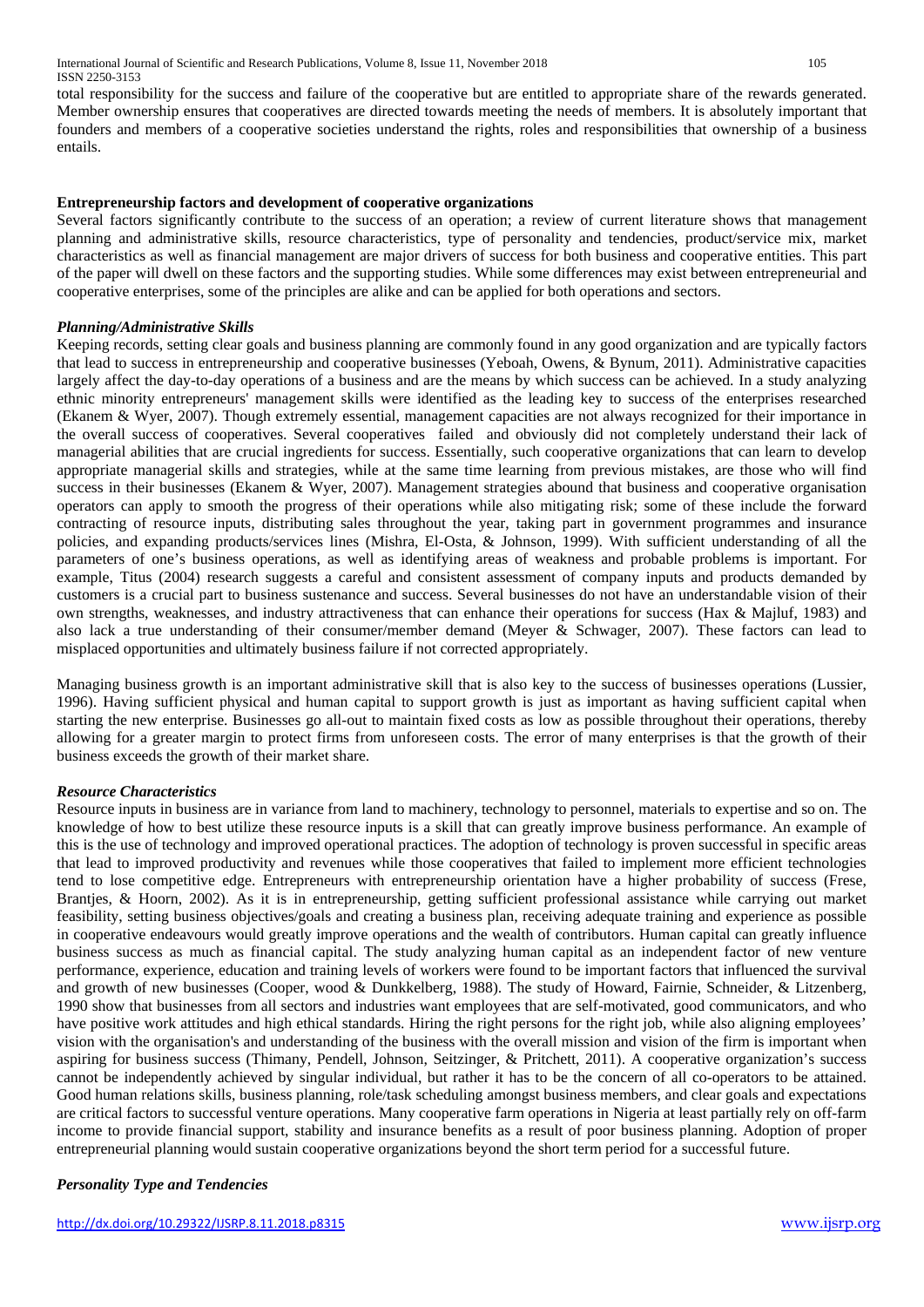Personal characteristics and personality types are traits that affect interactions of people with others, as well as their ability to manage people and processes. Although difficult to forecast, different personality types appear to willingly try their hand at creating value through entrepreneurial engagement (Caliendo & Kritikos, 2008). Some studies have suggested that people who have high need for achievement and those with problem-solving orientation tend to tilt towards entrepreneurship rather than wage employment (D'Intino, Goldsby, Houghton, & Neck, 2007), while in the same vein, experiencing varying degrees of success (Caliendo & Kritikos, 2008). Many entrepreneurs are confronted with challenges from the stress of over-commitment in business, solitude, social issues and a high sense or need to achieve. Despite these challenges, many are able to employ tactics that allow them to overcome their challenges and achieve success in their areas of operations (D'Intino, Goldsby, Houghton, & Neck, 2007). When a number of these personality types combine to establish a cooperative organization, a monumental progression in growth and development is possible.

People are motivated into particular occupation by several factors. For some it is income that pay their bills; for some, it is interest or passion for a particular profession; and yet for others it is chosen lifestyle. These factors are important to consider when measuring success in business engagement (Neely, Adams, & Kennerley, 2002). For example, desire and a love for the business or cooperative is characteristically common among successful owners and operators. In a study researching cooperative farm operations in North Carolina State of United State of America (USA), farms income were found to be less important than anticipated in the measure of operation success (Yeboah, Owens, & Bynum, 2011); yet, income is among the simplest methods to measure. Many economically developed goals are set to improve income, with the intention that such improvements will increase living standards and comfortability of owners. Further studies have indicated that certain social behaviours and competencies have a significant direct correlation with the financial success of a business. Accuracy correctly interpreting environmental factors that have influence on business and speed in social adaptability were found to relate to financial success in several industries (Baron & Markman, 2003). The alignment between person and organization, which is key in cooperative democratic management, will also greatly affect not only job satisfaction, but also performance. Close matches between the personal characteristics and the responsibilities of being an entrepreneur have also been discovered as factors of success in business. It is apparently clear that many social factors play important roles in cooperative development, as both economic and social benefits are generally expected.

#### *Product/Service Mix*

Many successful entrepreneurial organizations choose diverse production systems as a means of risk management (Safdar, Fisseha, & Ekanem, 2004). Diversified operations and the existence of specialty services/products tend to be more resilient during challenging times due to numerous market options available (Yeboah, Owens, & Bynum, 2011). Studies show similar discoveries for cooperative businesses. Having widely diversified products/services also tends to broaden a firm's customer base. A broader product variety will increase the probability of a firm's survival when specialized products markets strengthen (Baptista, Karaoz, & Leitão, 2010). For firms with a broad product line, there exist several business strategies available to realize economic benefit. Hill and Hoskisson (1987) suggest three strategic options:

- i. vertical integration,
- ii. related diversification, and
- iii. unrelated diversification.

The easiest of the three types of strategies is related diversification, which allows firm operators to diversify their product line using many of the same inputs, processes and technology. This permits ease of entry to the market and typically a broader consumer base. Expansion into unrelated products can prove economically beneficial, but should be undertaken with great deal of caution, with an attempt to keep fixed costs as low as possible.

# *Market Features*

Those entrepreneurs using different marketing approaches to achieve improved levels of profitability tend to have a greater probability of business success (Safdar, Fisseha, & Ekanem, 2004). In quite a number of cases, higher profitability margins can be achieved in direct to consumer markets strategy; however, having multiple market options can prove more benefitial to a producer's overall earnings (Park, 2015). Cooperative organizations that choose to only sell through direct-to-consumer channels which is usually limited to cooperative members would report revenues that are significantly less than those cooperatives entities that have a more diversified marketing approach. The proximity of a firm to its markets commonly has a huge impact on overall business success. In rural settlements, where infrastructure can sometimes be largely lacking, accessibility to one's market is a key factor that can largely influence sales and future contracts (IFAD, 2001). This is of particular concern and interest in agricultural engagement, where many cooperative farms/ranches can be sufficiently isolated and distant. Typically, cooperative organizations proximity to urban and metro areas do better in comparison to those whose locations are distant and remote. In Nigeria, where infrastructure is typically lacking or in dire need of repair, while options are limited and expensive to come by, a firm's location can prove to the greatest factors of success.

#### *Financial Opportunities/Management*

<http://dx.doi.org/10.29322/IJSRP.8.11.2018.p8315> [www.ijsrp.org](http://ijsrp.org/) Financial access and the amount of capital contributed to the survival and growth of the business by owner(s) is a key factor for business success. Lack or inadequacy of finance, or the inability to access realistic low-cost financing is a major constraint for many businesses, leading them to terminate their pursuit or attempt to create and run their enterprise (Ekanem & Wyer, 2007). The moment the firm begins to earn revenue, the persuasion to increase fixed costs should usually be avoided so as to have sufficient margin of financing to cover unexpected costs or failures. The seeming synergy enjoyed by cooperative organizations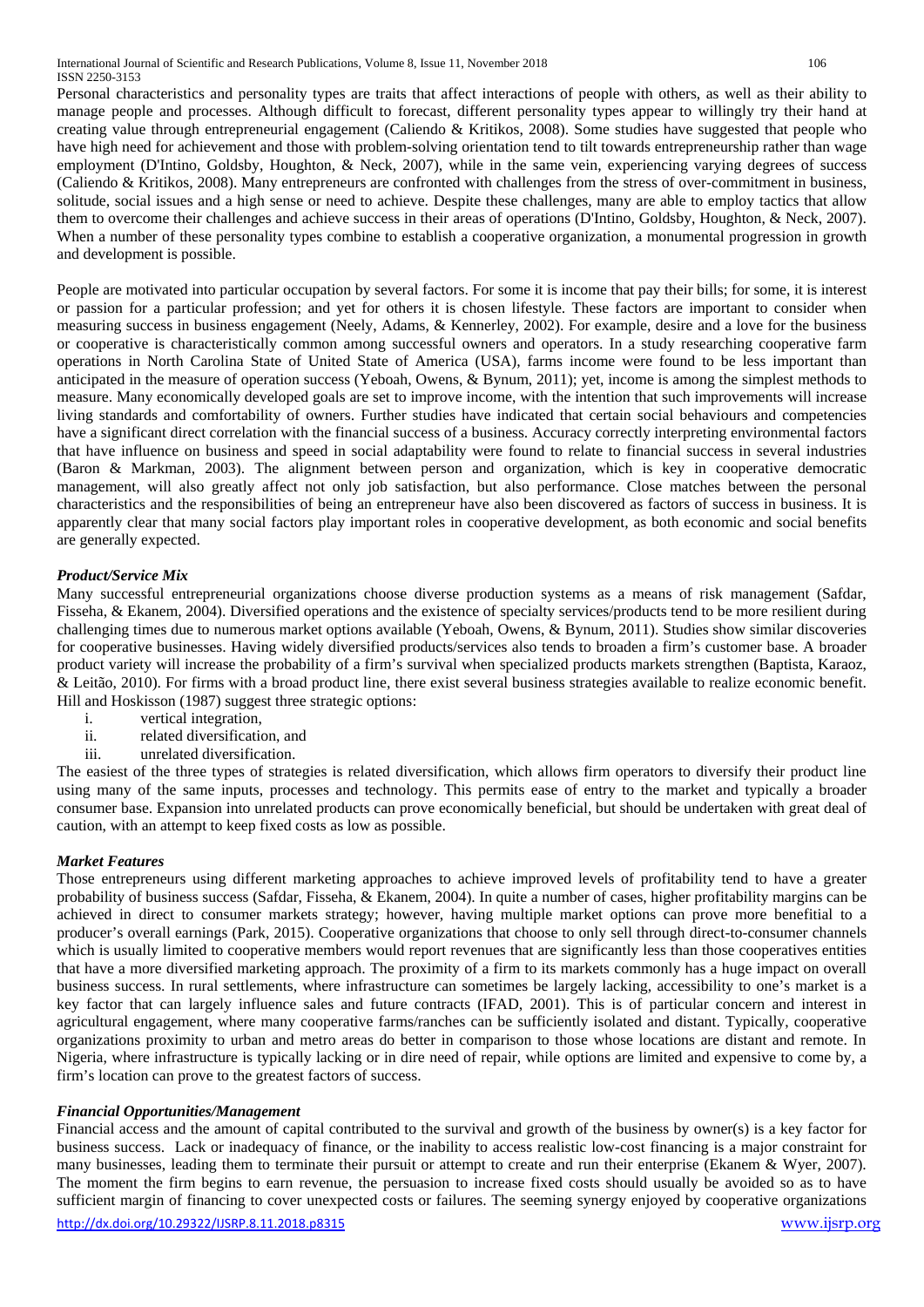International Journal of Scientific and Research Publications, Volume 8, Issue 11, November 2018 107 ISSN 2250-3153

by way of membership contributions significantly place cooperatives in a good financial position. Controlling the variable costs of production and the cost of technology will greatly improve the likelihood of cooperative success. Firms that have firm control over their cash operating expenses are more likely to achieve success in comparison to those that do not. Having capital fixed up in machinery can greatly constrain a firm's financial opportunities and operation flexibility. The acceptance and utilization of financial management tools that control operational costs and help manage keep debt at optimum level can greatly improve success rates of cooperative organizations.

#### *Perceptions*

Perceptions of a business operation's success can differ significantly depending on one's interpretation, experience and knowledge. Not all entrepreneurs consider revenue and profitability the only measure of business success (Markman & Baron, 2003). Many business owners consider success as a measure independence or autonomy that an operation has in the marketplace. Some consider interest or the degree of passion/love that one feels towards the industry or business that they work in, or operate, as being the most important criteria for measuring business success. Other people place a significant value on the lifestyle that certain businesses or operations offer to them. While measures of business success differ greatly amongst individuals and industries, and while this narrative has been researched by many scholars, the issue of perceptions of business/operation success particularly amongst young would-be entrepreneurs is lacking. Perceptions on the worth and/or need of initial investment in capital, government support, international markets and exposure, education/training level, prior experience and personal qualities would greatly influence membership participation and growth of cooperative organizations in Nigeria.

#### **Conclusion and Recommendations**

The continues development the rural economy is of great importance for Nigeria's further overall economic growth and development. Entrepreneurship and cooperative activities alike would strengthen the nation's economy, and at the same time provide opportunities for advancements of the rural population. The agenda of stimulating economic growth in rural settlements will require a great deal of youth encouragement through empowerment programmes to participate in creative cooperate entrepreneurship. This will place the population in a better position to engage in small scale trading, manufacturing, service and agricultural operations in cooperative endeavours.

It is becoming increasingly obvious that cooperatives are the key to Nigeria's prosperity in time of cash scarcity. The efforts to achieve self-help by co-operators would afford great opportunities to a number of low income earners to engage in productive activities. Since past efforts by government to solve economic problems did not yield significant results, there is a need to bring in other institutional arrangements such as cooperatives that could help, hence the need to examine the success factors that can drive cooperative organizations.

Entrepreneurship has always promoted Cooperative businesses through financial and human resource management with a couple of other entrepreneurial skills. However, in spite of the significance of entrepreneurship to cooperative development and national growth at large, entrepreneurship is faced with a number challenges which include lack of access to funds and poor infrastructure among others. Entrepreneurship will impact cooperative development to a greater extent when concerted efforts are made to address these challenges. A reform of the cooperative policy, legal and regulatory framework is needed for effective and efficient operations of the cooperative business model in Nigeria.

#### **References**

Baptista, R., Karaoz, M., & Leitão. (2010, June 16 -18). Diversification by Young, Small Firms. *Druid, Summer Conference*. London, England.

Baron, R.. & Markman, G., (2003). Beyond social capital: the role of entrepreneurs social competence in their financial success. *Journal of Business Venturing*, 18(1), pp.41–60. Bolton, D.L. & Green, B., 2012. Individual entrepreneurial orientation: development of a measurement instrument. *Education and Training Training*, 54(2/3), pp.219–233. Available at: 290 http://www.researchgate.net/publication/263598041 Individual entrepreneurial rientate on Development of a measurement instrument.

Caliendo, M., Fossen, F. & Kritikos, A., 2011. Personality Characteristics and the Decision to Become and Stay Self-Employed. *SOEP Paper*, (March).

Cooper, A., Wood, C. & Dunkelberg, W., 1988. Entrepreneur's perceived chances for success. *Journal of Business Venturing*, 3(2), pp.97–108.

<http://dx.doi.org/10.29322/IJSRP.8.11.2018.p8315> [www.ijsrp.org](http://ijsrp.org/) D'Intino, R. S., Goldsby, M. G., Houghton, J. D., & Neck, C. P. (2007). Self-Leadership: A Process for Entrepreneurial Success. *Journal of Leadership and Organizational*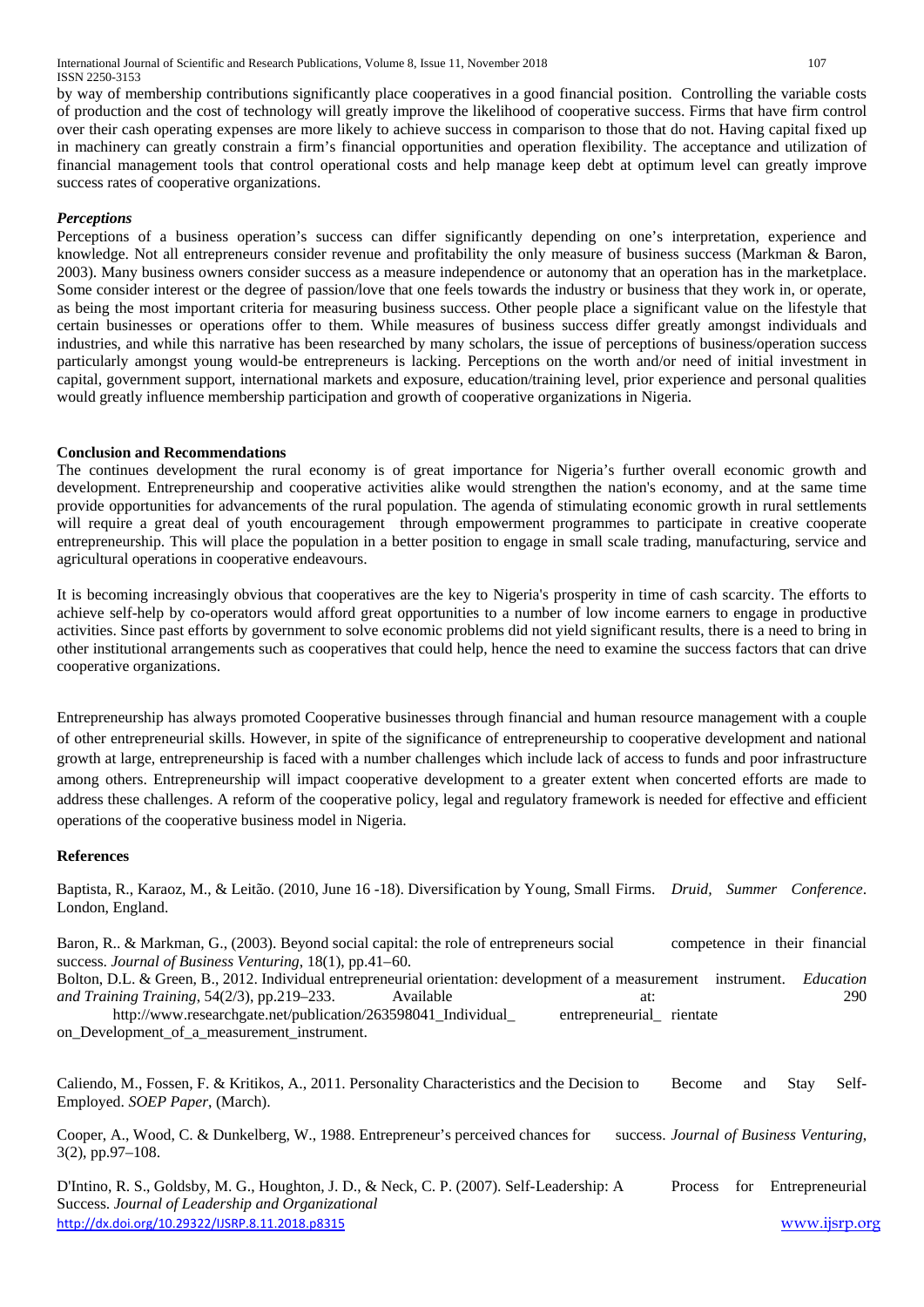Ekanem, I., & Wyer, P. (2007). A fresh start and the learning experience of ethnic minority entrepreneurs . *International Journal of Consumer Studies* .

Frese, M., Brantjes, A., & Hoorn, R. (2002). Psychological Success Factors of Small Scale Businesses in Namibia: The Roles of Strategy Process, Entrepreneurial Orientation and the Environment. *Journal of Development Entrepreneurship*, Vol. 7, No. 3.

Hax, A. C., & Majluf, N. S. (1983). The Use of the Industry Attractiveness - Business Stregth Matrix in Strategic Planning . *Interfaces*, 54-71.

Hill, W. C., & Hoskisson, R. E. (1987). Strategy and Structure in the Multiproduct Firm. *Academy of Management*, 331-341.

Howard, W. H., Fairnie, I. J., Schneider, V. E., & Litzenberg, K. K. (1990). Characteristics required for success in management of agribusiness firms: an international perspective. *Agribusiness*, 133-142.

Johnson, K., Seitzinger, A., Thilmany, D., Pendell, D., & Pritchett, J. (2011). *Operator and Operation Characteristics: A Comparison of Low-Sales, Medium-Sales, and Large Family Farm Operations in the United States.* Fort Collins: Colorado State University.

Kee, H.S.N. and D.M.H., 2012. The Issues and Development of Critical Success Factors for the SME Success in a Developing Country. *International Business Management*, 6(6), pp.680–691. Kirsten, J., & Sartorius, K. (2002). Linking agribusiness and small-scale farmers in developing countries: Is there a new role for contract farming? . *National Food and Agribusiness Management Review* , 503-529.

Meyer, C., & Schwager, A. (2007). Understanding Customer Experience. *Harvard Business Review*, 117-126.

Mishra, A., H. El-Osta, H., and S. Shaik (2010).Succession Decisions in U. S. Family Farm Business. *Journal of Agricultural and Resource Economics, Vol. 35, No.; pp. 133– 152.*

Naqvi, S.W., 2011. Critical Success and Failure Factors of Entrepreneurial Organizations: Study of SMEs in Bahawalpur. *Journal of Public Administration and Governance*, 1(4), pp.96–100.

Neely, A., Adams, C., & Kennerley, M. (2002). *The Performance Prism: The Scorecard for Measuring and Managing Business Success.* Cranfield, U.K.: Cranfield University.

Olatomide, W. O. & Omowumi, A. O. (2015). Factors affecting entrepreneurship development in agribusiness enterprises in Lagos State, Nigeria, *Global Journal of Management and Business Research: B Economics and Commerce*, 15(7): 24-32

Oyeku, O. et al., 2014. Entrepreneurial Capability and Entrepreneurial Success of Small and Medium Enterprises: A Review of Conceptual and Theoretical Framework. *Research on Humanities and Social Sciences*, 4(17), pp.136–144. Available at: http://iiste.org/Journals/index.php/RHSS/article/view/14869.

Park, T. (2015). Direct Marketing and the Structure of Farm Sales: An Unconditional Quantile Regression Approach. *Journal of Agricultural and Resource Economics*, 266-284.

Pritchett, J., Thilmany, D., & Seitzinger, A. (2011). *Production Resources and Management: A coparison of Low-Sales, Medium-Sales, and Large Family Farm Operations in the United States.* Fort Collins: Colorado State University.

Safdar, M., Fisseha, T., & Ekanem, E. (2004). Contributing to Success of Small Farm Operations in Tennessee. *Journal of Extension*, Volume 42, Number 4.

Shailesh, K., Gyanendra, S and V K. Yadav (2013). Factors Influencing Entrepreneurial Behaviour of Vegetable Growers; *Indian Res. J. Ext. Edu. 13 (1)*

Skurnik, S. (2002). The role of cooperative entrepreneurship and firms in organizing economic activities–Past, Present and Future. *LTA*,Issue 1,103-124. *Studies*, Vol. 13, N. 4.

<http://dx.doi.org/10.29322/IJSRP.8.11.2018.p8315> [www.ijsrp.org](http://ijsrp.org/)